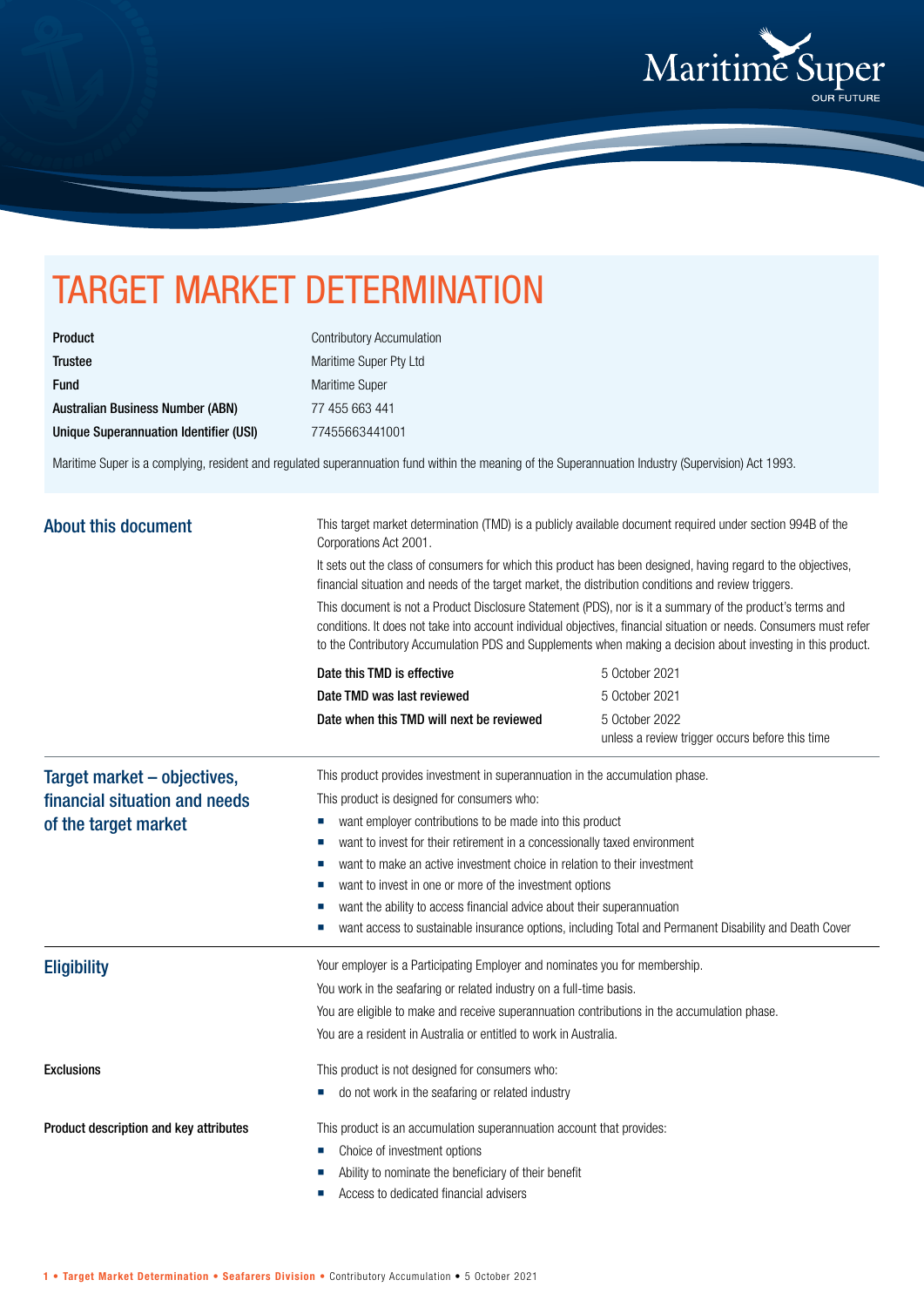| <b>Investments</b>                                                             | The table below sets out the sub-class of customers that each group of investments within Contributory<br>Accumulation has been designed for:                                                                                                                                                                 |
|--------------------------------------------------------------------------------|---------------------------------------------------------------------------------------------------------------------------------------------------------------------------------------------------------------------------------------------------------------------------------------------------------------|
| Growth options - actively managed                                              | These options are designed for members who:                                                                                                                                                                                                                                                                   |
| - Shares Plus, Australian Equities,<br><b>International Equities, Balanced</b> | Are seeking to invest for long-term growth, through exposure to Australian and international shares, with<br>ш<br>some exposure to unlisted investments, debt and cash                                                                                                                                        |
|                                                                                | Are seeking to earn an investment return equivalent to or higher than CPI +4% pa on average over 20 years<br>ш<br>and are willing to accept a higher level of risk                                                                                                                                            |
|                                                                                | Are willing to invest in the option for a recommended minimum timeframe of $5+$ years<br>ш<br>Are willing to accept a greater level of volatility                                                                                                                                                             |
| Growth options - passively managed -                                           | This option is designed for members who:                                                                                                                                                                                                                                                                      |
| <b>Indexed Balanced</b>                                                        | Are seeking to invest for long-term growth, through exposure to Australian and international shares, with<br>some exposure to unlisted investments, debt and cash                                                                                                                                             |
|                                                                                | Seeking a lower cost investment                                                                                                                                                                                                                                                                               |
|                                                                                | Are seeking to earn an investment return equivalent to or higher than CPI +2.5% pa on average over<br>20 years and are willing to accept a higher level of risk                                                                                                                                               |
|                                                                                | Are willing to invest in the option for a recommended minimum timeframe of $5+$ years<br>ш                                                                                                                                                                                                                    |
|                                                                                | Are willing to accept a greater level of volatility                                                                                                                                                                                                                                                           |
| Socially responsible option                                                    | This option is designed for members who:                                                                                                                                                                                                                                                                      |
|                                                                                | Are seeking to invest for long-term growth<br>ш                                                                                                                                                                                                                                                               |
|                                                                                | Are seeking to invest in a responsible investment option                                                                                                                                                                                                                                                      |
|                                                                                | Are seeking to earn an investment return equivalent to or higher than CPI +3% pa on average over 20 years                                                                                                                                                                                                     |
|                                                                                | and are willing to accept a higher risk level<br>Are willing to invest their capital in the option for a recommended minimum timeframe of $5+$ years<br>ш                                                                                                                                                     |
|                                                                                |                                                                                                                                                                                                                                                                                                               |
| Moderate option - Conservative Balanced                                        | This option is designed for members who:                                                                                                                                                                                                                                                                      |
|                                                                                | Are seeking to invest for long-term growth, across a range of asset classes                                                                                                                                                                                                                                   |
|                                                                                | Are seeking to earn an investment return equivalent to or higher than CPI $+3%$ pa on average over 20 years<br>and are willing to accept a medium level of risk                                                                                                                                               |
|                                                                                | Are willing to invest in the option for a recommended minimum timeframe of $5+$ years<br>ш                                                                                                                                                                                                                    |
|                                                                                | Are willing to accept some volatility                                                                                                                                                                                                                                                                         |
| Defensive options - Capital Stable, Cash                                       | These options are designed for members who:                                                                                                                                                                                                                                                                   |
|                                                                                | Are seeking to invest in lower risk options                                                                                                                                                                                                                                                                   |
|                                                                                | Are seeking to earn an investment return up to CPI +2% pa on average over 20 years and are willing to<br>accept a lower level of risk                                                                                                                                                                         |
|                                                                                | Have a short term investment horizon<br>ш                                                                                                                                                                                                                                                                     |
| <b>Insurance</b>                                                               | Consumers may access insurance through this product. To be eligible they must meet the age, employment and<br>residency requirements detailed in the Contributory Accumulation Insurance Supplement. The table below sets<br>out the sub-class of consumers that each insurance option has been designed for: |
| Death insurance cover                                                          | This option is designed for members who:                                                                                                                                                                                                                                                                      |
|                                                                                | Are aged between 15 and 69                                                                                                                                                                                                                                                                                    |
|                                                                                | Want the ability to increase their cover (voluntary cover)                                                                                                                                                                                                                                                    |
|                                                                                | Want to nominate beneficiaries of the death benefit                                                                                                                                                                                                                                                           |
| Total & Permanent Disablement<br>insurance cover                               | This option is designed for members who:                                                                                                                                                                                                                                                                      |
|                                                                                | Are aged between 15 and 69                                                                                                                                                                                                                                                                                    |
|                                                                                | Want to receive a lump sum benefit in the event they are unable to ever work again due to illness or                                                                                                                                                                                                          |
|                                                                                | accident<br>Want the ability to increase their cover (voluntary cover)                                                                                                                                                                                                                                        |
| Income Protection insurance cover                                              | This option is designed for members who:                                                                                                                                                                                                                                                                      |
|                                                                                | Are aged 15 to 64                                                                                                                                                                                                                                                                                             |
|                                                                                | Want to receive a monthly benefit if they cannot work for an extended period of time due to injury or illness                                                                                                                                                                                                 |